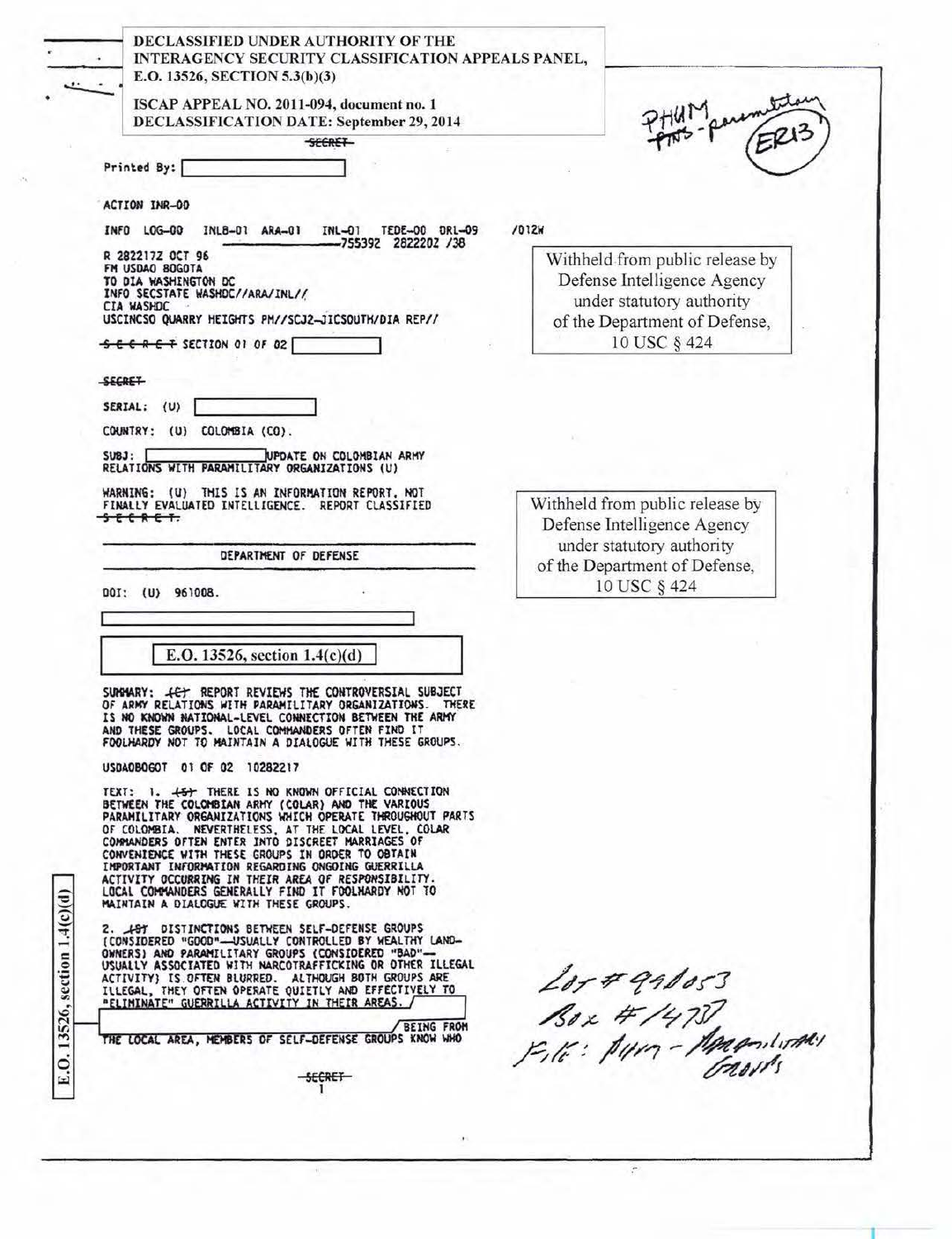|             |  | <b>CCBET</b> |
|-------------|--|--------------|
| Printed By: |  |              |

Withheld from public release by Defense Intelligence Agency under statutory authority of the Department of Defense. 10 USC § 424

THE "SUSPICIOUS OUTSIDERS" ARE, AND TARGET THEM<br>ACCORDINGLY. THESE GROUPS ARE OFTEN MORE EFFECTIVE IN<br>ELIMINATING GUERRILLA ACTIVITY THAN THE COLAR BECAUSE OF THEIR KNOWLEDGE OF WHO THE "BAD GUYS" ARE.)

187 LOCAL COLAR COMMANDERS USUALLY MEET DISCREETLY WITH HEMBERS OF THESE GROUPS. BECAUSE OF THESE DISCREET,<br>LOCAL MEETINGS, THERE IS LITTLE FEAR BY EITHER SIDE OF<br>THE ASSOCIATION BECOMING KNOWN PUBLICLY KNOWN ("MAKING<br>THE NEWSPAPER"). BOTH PARTIES CAN CLAIM IGNORANCE OF AN OFFICIAL ASSOCIATION. ALL PARTIES INVOLVED ARE AW ALL PARTIES INVOLVED ARE AWARE MILITARY CANNOT OPENLY ASSOCIATE WITH THEM.

4. (81 MEANHHILE, THE MINISTRY OF DEFENSE'S (MOD)<br>"CONVIVIR" PROGRAM, WHICH ORGANIZES AND REGISTERS<br>"SECURITY COOPERATIVES," CONTINUES TO BE LESS SUCCESSFUL<br>IN ITS COUNTERGUERRILLA EFFORTS THAN RON-MOD-AFFILIATED<br>SELF-DEFE SELF-DEFENSE GROUPS. THE STIGMA ASSOCIATED WITH CONVIVIR'S DIRECT ASSOCIATION WITH THE MOD DETRACTS FROM<br>ITS EFFECTIVENESS IN COMBATTING GUERRILLAS. THIS STIGMA<br>ARISES FROM BEING OPENLY AFFILIATED WITH THE MOD.<br>BECAUSE OF SELF-DEFENSE GROUPS

E.O. 13526, section  $1.4(c)(d)$ 

2. (U) THIS SOURCE IS AVAILABLE FOR FURTHER CONTACT.

 $\frac{1}{2}$ 4. ALTHOUGH ALL OFFICERS ARE AWARE IT IS ILLEGAL TO ASSOCIATE WITH THEM, MOST WOULD RATHER<br>QUIETLY COOPERATE WITH THESE GROUPS, WHICH USUALLY SHARE<br>THE OBJECTIVE OF ELIMINATING GUERRILLA ACTIVITY, THAN MOST COLAR OFFICERS ACKNOWLEDGE THAT IGNORE THEM. INTERACTING WITH A PARAMILITARY GROUP CAN BE A DOUBLE-EDGED SWORD. SOME PARAMILITARY ORGANIZATIONS ARE

USDA0BOGOT 02 OF 02 10282217

 $1.4(c)(d)$ 

section

13526.

 $\circ$ E.

DOMINATED BY INDIVIDUALS INVOLVED IN NARCOTRAFFICKING AND OTHER ILLEGAL ACTIVITIES. HOST COLAR OFFICERS CLAIM THEY<br>HOULD NEVER ASSOCIATE WITH GROUPS INVOLVED IN THESE TYPES OF ILLEGAL ACTIVITIES.

5. *LET EHBASSY COMMENT.* THIS IS AN INFORMED AND HONEST<br>ASSESSMENT OF AN AMORPHOUS ISSUE WHICH IS EQUALLY<br>DISTURBING AND HARD TO NAIL DOWN. PROFESSIONAL MILITARY<br>DOCTRINE MAY BE TO KEEP THE PARAMILITARIES AT ARMS<br>LENGTH, CARTINE OF THE PARAMILITARIES ARE EITHER PART-TIME<br>NOT WORTH A TIN NICKEL, AND WE SHOULD GIVE IT SCANT<br>CREDENCE. OFTEN THE PARAMILITARIES ARE EITHER PART-TIME<br>BROTHERS RUNNING THE AUTO DEFENSAS DE URABA Y CORDOBA, OR BANKROLLED BY RICH LANDOWNERS WHO INCLUDE NARCOTRAFFICKERS. WHILE AN UNSAVORY LOT, BY MOST<br>ACCOUNTS THE PARAMILITARIES ARE ETCHING OUT A GROWING<br>NICHE IN THE FOOD CHAIN OF VIOLENCE FOR ONE REASON --<br>FROM THE POINT OF VIEW OF THOSE WHO FINANCE THEM AND MANY

**SECRET** 

Withheld from public release by Defense Intelligence Agency under statutory authority of the Department of Defense. 10 USC § 424